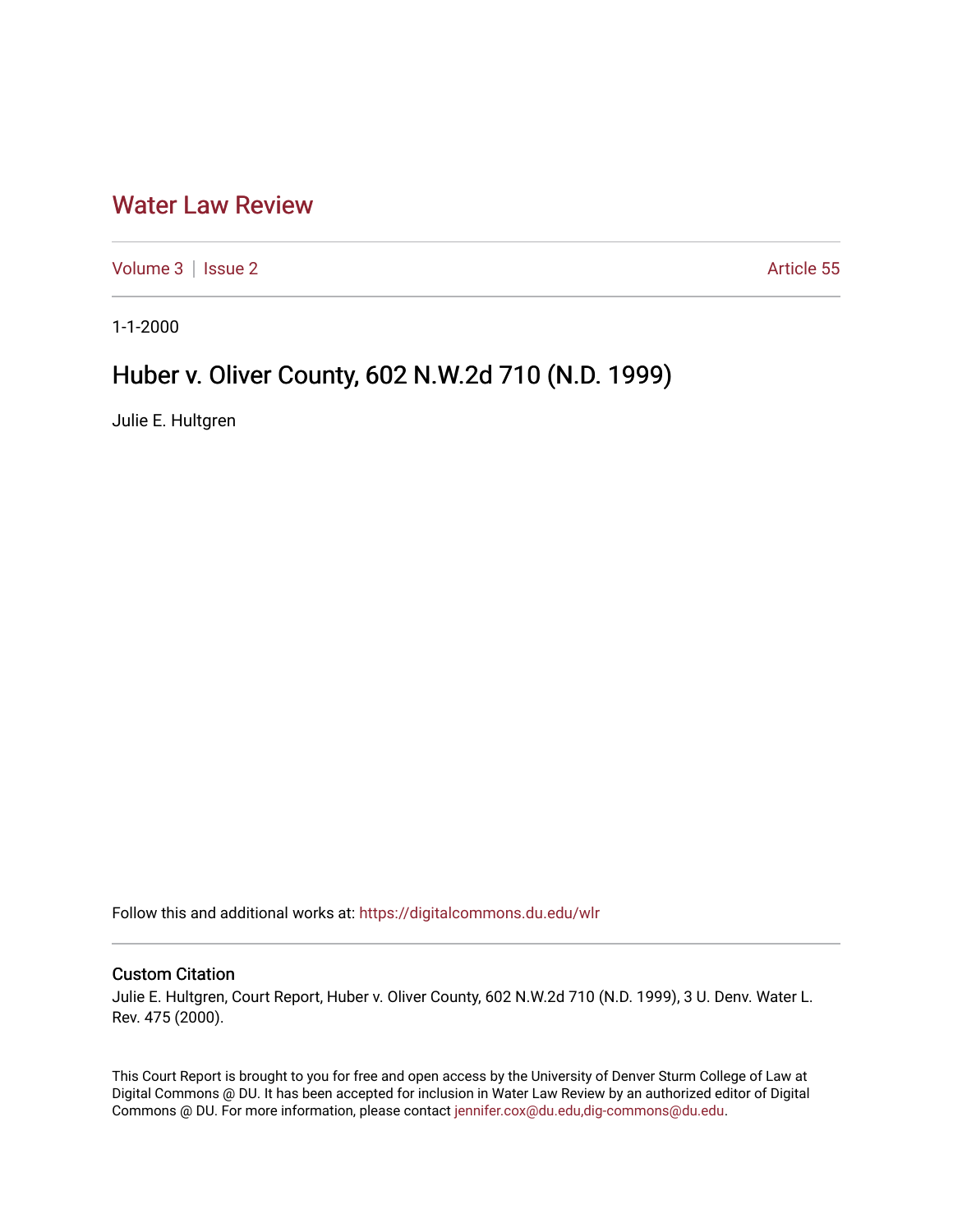caused by the dam. Ultimately, the claimant conceded that the water rights were severed from the north side property and the court concluded that claimant failed to produce any sufficient evidence to rebut the facts asserted in the certified title abstract. Therefore, the claimant was not entitled to any compensation for water rights.

*Anna Litaker*

### NORTH DAKOTA

Huber v. Oliver County, 602 N.W.2d 710 (N.D. **1999)** (holding that: (1) landowners were not entitled to a new trial for damages and injunctive relief for flood damage to farm land as the jury was properly instructed concerning the "Act-of-God" defense; (2) Oliver County ("County") met its duty to maintain the natural course of Otter Creek when constructing a road and was not required to construct road to avoid all possible damage; and (3) damages were properly awarded to the County).

The Huber family ("Hubers") owned a farm where they raised crops and livestock. Otter Creek ("Creek") meandered on and off the land providing irrigation for forty acres along the creek and water for the livestock. In the 1950's, Oliver County ("County") voters approved the construction of a federal-aid "farm-to-market road" on the land. In 1961, the Hubers contracted with the County for a provisional qualified easement across the land to build the road. By building the road across the Huber farm, the County would save money by crossing the Creek only twice at either end of a small oxbow in the Creek. The contract required that the County construct two culverts and a concrete barrier to maintain normal flows of water along the oxbow. The contract also specified that the County would pay for the cost of constructing an additional structure to maintain the natural course of the Creek's flow in the event the culverts and barrier failed to achieve the purpose.

The County constructed the road with the two culverts and barrier. The system soon failed despite additional County efforts to maintain the Creek flows. The Hubers sued the County in 1989 for breach of the 1961 easement contract seeking damages and specific performance. The trial court denied specific performance and granted summary judgment dismissing the breach of contract claim as barred by the statute of limitations. In 1995, the supreme court affirmed the denial of specific performance, but reversed and remanded for trial concerning the statute of limitations issue.

After the Hubers experienced flood problems in 1993 after a heavy summer rain and in 1996 after a heavy spring runoff, the Hubers sued the County in 1996 alleging that the County's insufficient culvert system failed to prevent the 1993 and 1996 flood damage. The Hubers sought damages and injunctive relief to require the County to install additional culverts to prevent future flood damage.

The 1989 and 1996 actions were consolidated into one trial. The lower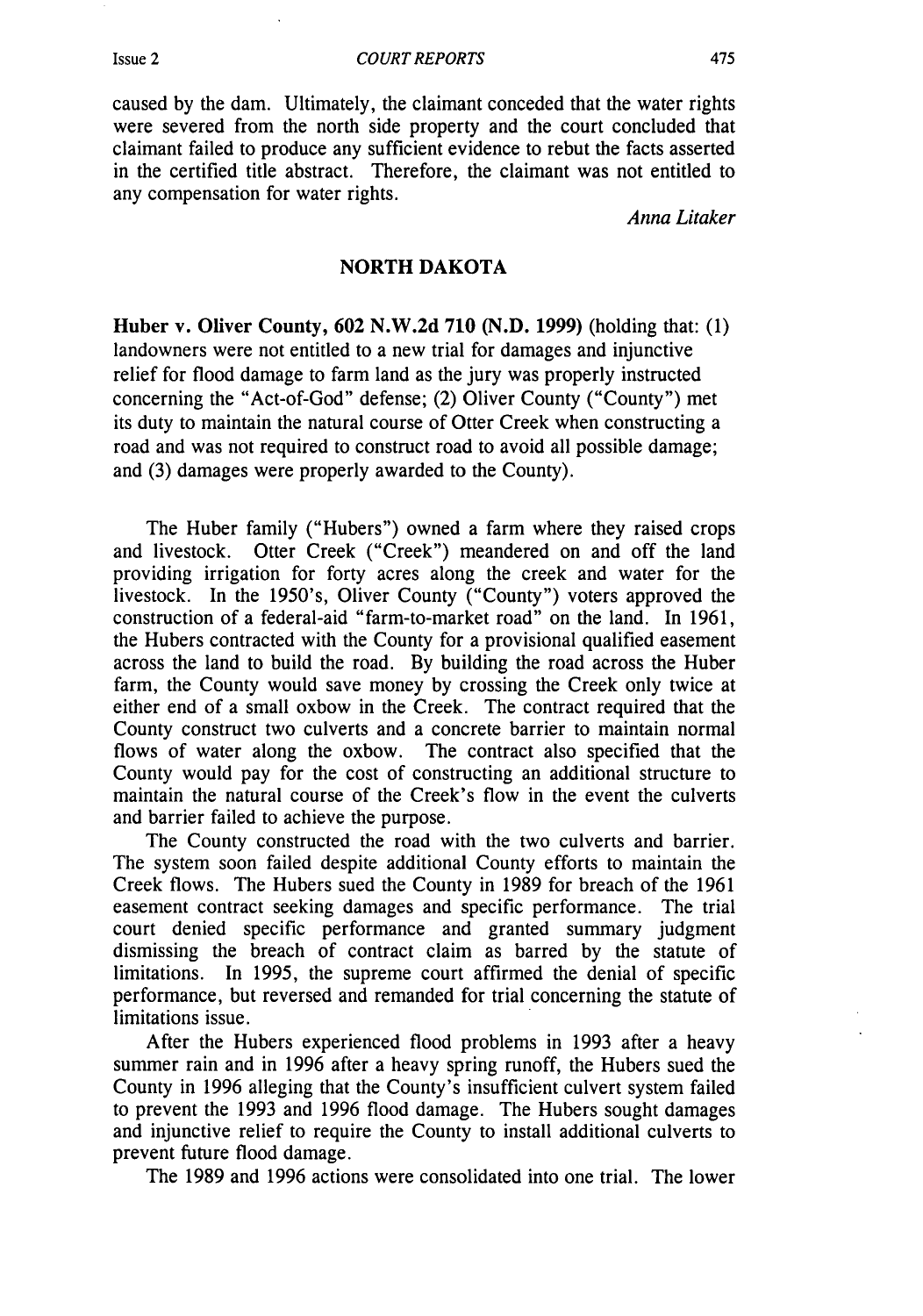court dismissed the 1989 lawsuit as barred by the statute of limitations. The Hubers tried the 1996 claims for injunctive relief and damages. Prior to trial the County agreed to build another nine-foot culvert which doubled the amount of culvert capacity in order to alleviate future flood damage. The jury found that the County's road construction or culvert and barrier system did not cause the flooding on the Hubers' land, which barred a damages award. In addition, the trial court denied injunctive relief stating that the Hubers had "an adequate remedy at law, and a multiplicity of suits would be necessary to address their claims . **. . ."** The Hubers moved for a new trial on the 1996 claims challenging the jury instruction on the County's "Act-of-God" defense, the denial of injunctive relief, and the taxation of costs and disbursements against them. The trial court denied the post-trial motions and the Hubers appealed.

The issues on appeal were: (1) whether the trial court's jury instruction concerning the County's Act-of-God defense adequately informed the jury of the applicable law; (2) whether the trial court erred in refusing to grant the Hubers' request for injunctive relief requiring the County to construct more than one additional culvert; and (3) whether the trial court erred in awarding the County \$8,230.96 for its costs and disbursements.

The supreme court first considered whether the trial court's jury instruction adequately informed the jury of the applicable law concerning the County's Act-of-God defense. The Hubers argued that they were entitled to a new trial because the trial court's jury instruction failed to specify that to prevail, the County needed to establish that the Act-of-God was the sole proximate cause of damage to the land to avoid liability. The Hubers argued that they presented evidence indicating the County's negligence. Reviewing the jury instruction as a whole, the court found that the jury instruction language requiring the rainfalls to be of such magnitude that the Hubers' damages "would have been suffered **. . .** regardless of any acts of Oliver County" was synonymous with specifically stating that the Act-of-God must have been the sole proximate cause of the Hubers' damages. Thus, the court held that the jury instruction adequately informed the jury of the applicable law.

The supreme court next considered whether the trial court erred in refusing to grant the Hubers' request for injunctive relief requiring the County to build more than one additional culvert to alleviate future flood damage. The Hubers argued that the relevant highway construction statutes imposed an absolute duty upon the County to prevent flow obstruction of the Creek and provide drainage necessary to avoid flooding on their land. The court recognized that it previously interpreted the statutes to impose a mandatory duty to construct roads not to obstruct the natural flow and drainage of the surface waters. However, the court rejected the Hubers' argument that the statutes required that the County construct a culvert to withstand any type of flood event including an Actof-God holding that statutes are not interpreted to produce absurd or ludicrous results. Instead, the court interpreted the statutes to impose a duty upon the County to maintain the natural flow and drainage of the Creek to the extent required by engineering standards and prudent and sound engineering design practices. The court held that the County's